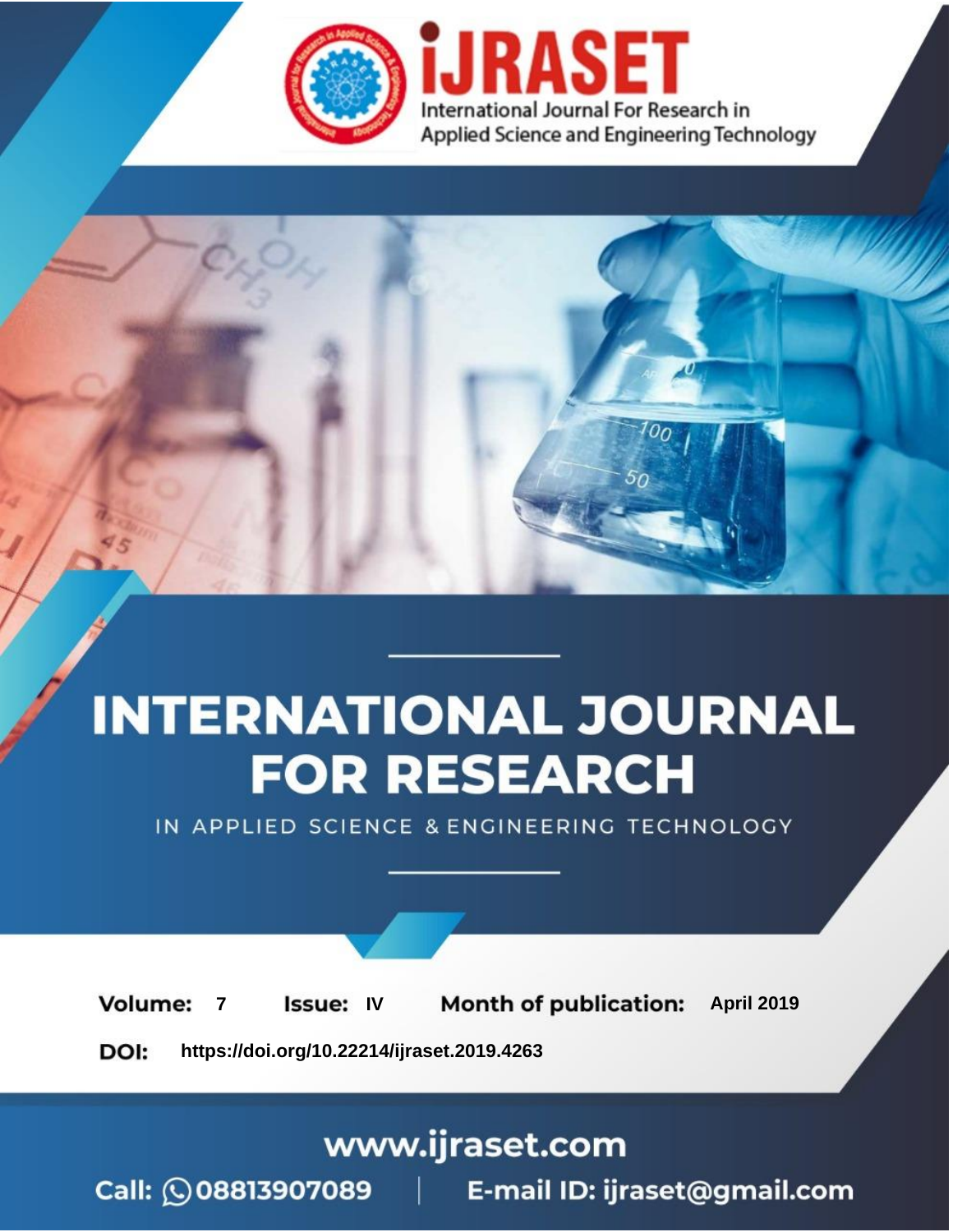

## **Facial Expression Recognition for Mood Analysis**

Prof. P. A. Patil<sup>1</sup>, Manasi Welling<sup>2</sup>, Shailendra Singh<sup>3</sup>, Rohit Singh<sup>4</sup>, Moiz Fakhri<sup>5</sup>

*1, 2, 3, 4, 5Department of Information Technology, AISSMS Institute of Information Technology, Pune-411001, Maharashtra,India*

*Abstract: Facial expression is the main approach for human to express their emotional state. For example, a smile may indicate a positive and optimistic mood while fear, sadness and disgust indicate a negative mental state. Facial expression recognition is the process of assigning an emotional label to a still image or a video. The purpose of the project is to analyze the mood of the user using facial expression recognition. The existing system does not tell about the mood of the user. The idea is to generate the graph of the user's expressions to get the analysis of the mood. The proposed system is a service which can be integrated with multiple applications to analyze the mood of various users associated with di*<sup>*erent applications.*</sup> *Keywords: Emotional state, mood, facial expressions*

#### **I. INTRODUCTION**

Todays handheld devices are growing in their capacity to interact with end users. They have access to an ever-growing range of network based services and their sensing capabilities of the location and local environment continue to grow in scope. One challenge for todays devices is to sense and determine the emotional state of the user. This introduces new challenges and requires a range of sophisticated edge technologies that can capture and analyze information from the user on the device. One example is the real-time analysis of speech patterns for detecting emotion. More recently researchers in this field have turned to deep learning techniques. Facial expression analysis is also well known in our literature survey. But it is computationally complex and it is challenging to achieve high recognition rates using conventional feature extraction and classification schemes. In this project we follow the trend from the speech recognition field and explore facial emotion recognition using machine learning techniques. The goal is to demonstrate the potential for high performance solution that can run on relative lightweight convolutional neural networks that can be implemented in hardware. Such a solution could realistically enable a new generation of smartphones that can understand the moods of their owners. Facial Expression Classification: In recent years the facial expressions classification has attracted a lot of attention because of its various potential applications including psychology, medicine, security, man-machine interaction and surveillance. There are two main approaches to investigate the facial expression in a systematic way: Action Unit based and appearance based methods. This technique described the facial expression as a composition of Action Units which are describing the facial muscle motions. This method takes advantage of the strong support of the psychology and physiology sciences since it uses the facial muscle movements for modeling di $\Box$ erent expressions. The Action Units based methods su $\Box$ er from the  $di$  disculties such as dependencies on invisible muscle motions which makes it extremely discult to model the system using machines. So, the idea is to use facial expression recognition for mood analysis .This can be achieved using supervised machine learning algorithms such as Naive Bayes and Fisher face recognition algorithm .There can be multiple moods of a user such as joy, sad, anger, disgust, fear .We are proposing a system which can be extended in future so that it also considers the dozing nature of a user. The same will be helpful in avoiding major accidents which can harm anyone. Mood analysis can be used in multiple applications which makes it a generalize service which  $\sigma \Box$  ers its benefits to all kinds of users.

#### **II. RELATED WORK**

By growing the capacity and processing power of the server nowadays, a wide range of capabilities can be implemented in these servers to make them more intelligent and user friendly. Determining the mood of the user can be used in order to provide suitable reactions from the system in different conditions. One of the most studied ways of mood detection is by using facial expressions, which is still one of the challenging fields in pattern recognition and machine learning science. Deep Neural Networks (DNN) have been widely used in order to overcome the difficulties in facial expression classification. The main dinutly is to detect the mood of the user using facial expressions. A single image can produce wrong results so it is better to take multiple images or frames which can be analysed as a whole to produce the correct result of the user's mood. Automatic facial expression recognition (AFER) system is proposed. Machine recognition of facial expression is a big challenge even if human being recognizes it without any significant delay. The combination of SUSAN edge detector, edge projection analysis and facial geometry distance measure is best combination to locate and extract the facial feature for gray scale images. SOM-based automatic facial expression recognition is presented. The proposed system is able to automatically detect human faces, extract feature points, and perform facial expression

5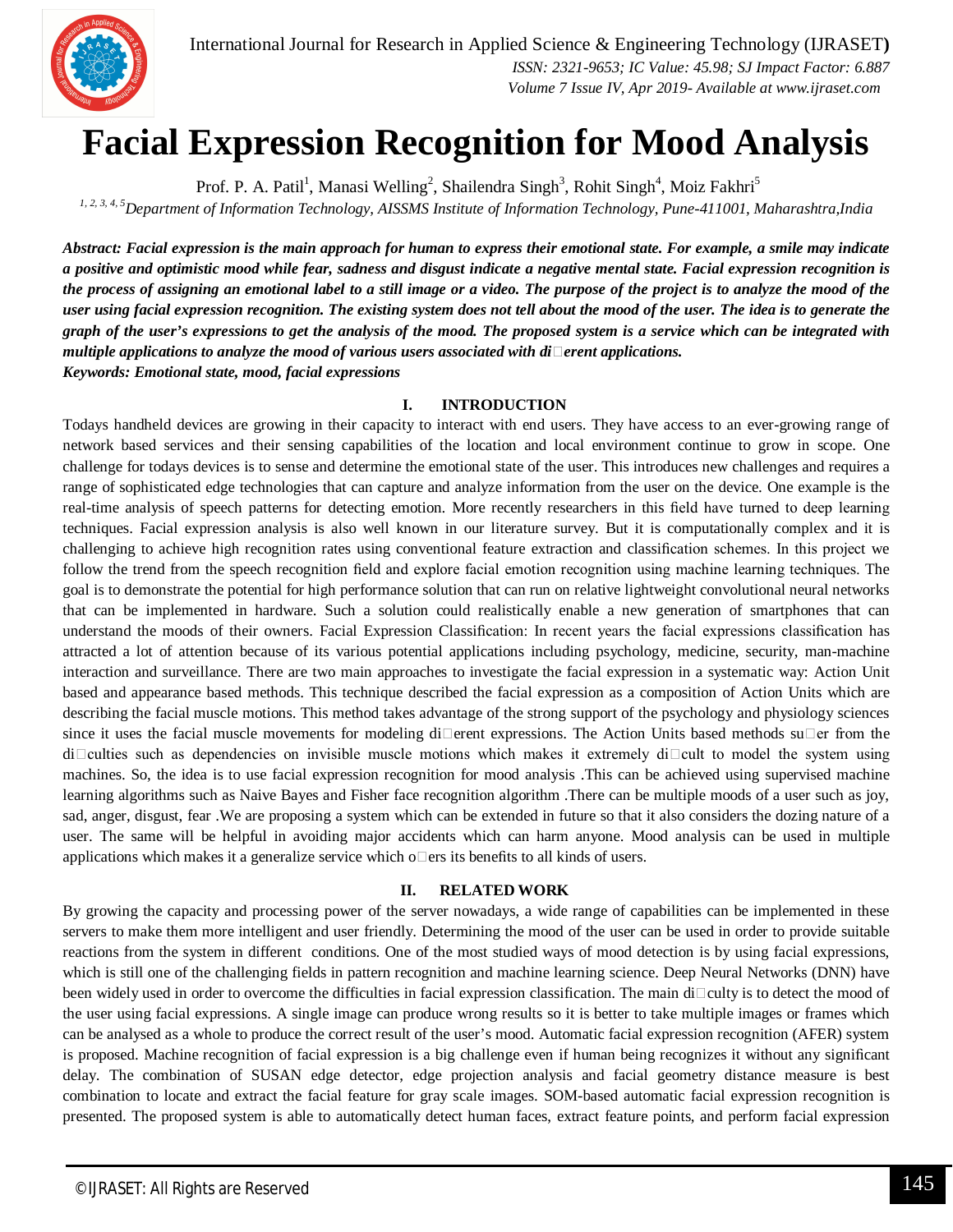

International Journal for Research in Applied Science & Engineering Technology (IJRASET**)**

 *ISSN: 2321-9653; IC Value: 45.98; SJ Impact Factor: 6.887 Volume 7 Issue IV, Apr 2019- Available at www.ijraset.com*

recognition from image sequences. After a human face is detected, a composite method was proposed to locate pupils so that the located face image can be rotated, trimmed, and normalized to be an image with the size 8060.

Extensive  $e$  orts have been made over the past two decades in academia, industry, and government to discover more robust methods of assessing truthfulness, deception, and credibility during human interactions. The objective of the research study is to give brief introduction towards techniques, application and challenges of automatic emotion recognition system. A key idea in this model is to linearly combine a set of face spaces dening some basic emotion categories. The model is consistent with our current under- standing of human perception and can be successfully exploited to achieve great recognition results for computer vision and HCI applications. Variety of ways has been listed in which the machine learning community can get involved in this research project and briefly discussed applications in the study of human perception and the better understanding of disorders. The review of framework of facial expression recognition has been highlighted. In this, the di $\Box$ erent components and phases required for facial expression recognition have been discussed. The datasets which plays very important part of this research area are considered. And  $di$  erent facial expression datasets those are widely used for research purpose are listed.

#### **III. PROPOSED SYSTEM**

The framework can be use by any person or organization to analyze the Facial Expression on the basis of mood analyzer and machine learning API. Data to be analyzed is then processed by our system.



First using Data Acquisition methods the data is acquired in raw format from the Video uploaded. Then the data is properly filtered and normalize for further processing. This data is then send as an input to the Machine Learning API for detailed analysis on the basis of Face - fisher algorithm and Natural Language Processing and the Deep learning of the mood behaviors from all over the world over cloud. Once this data is processed the result of API is then stored back to our data store where we summarize it.

#### **IV. METHODOLOGY**

- *A.* To upload the video on the cloud server.
- *B.* The video will be divided into n number of frames randomly.
- *C.* To extract the images from the frames of the video and detecting the mood based on face edges using fisher face recognition algorithm.



6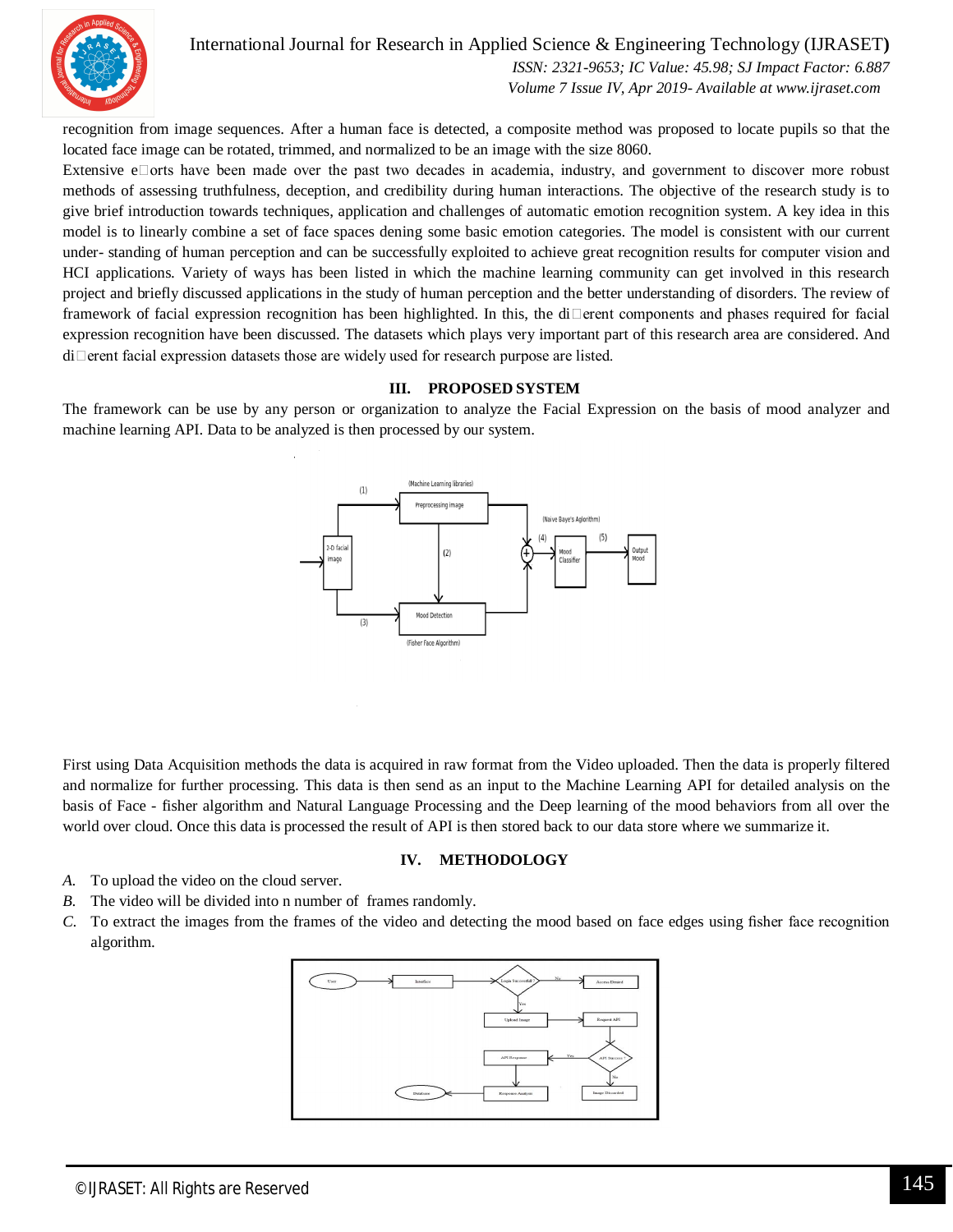



 *ISSN: 2321-9653; IC Value: 45.98; SJ Impact Factor: 6.887 Volume 7 Issue IV, Apr 2019- Available at www.ijraset.com*

<sup>1</sup>fear

- *D.* To analyze the mood of the user using Naive Bayes classifier algorithm by classifying the generated result of fisher face algorithm.
- *E.* Generating reports based on the expressions observed for applied input.

 $0.28$ 

- *F.* Recognition of face expressions using only static images may produce wrong results or disturbed results.
- *G.* It is better to work with dynamic images which can be produced by a video.
- *H.* Live video of few seconds gets divided into different images using randomized selection of frames.



sample5.mp4 sample2.mp4 sample1.mp4 sample3.mp/ sample4.mp4

#### **VI. CONCLUSION**

The idea is to use known image media forensics approaches to detect the face expressions of the given input image and exploring visual-based approaches for mood analysis. Determining the mood of the user can be used in order to provide suitable reactions from the system in di $\Box$ erent conditions. The solution is general and can be integrated with multiple applications.

#### **REFERENCES**

- [1] P. Rodriguez, G. Cucurull, J. Gonzldlez, J. M. Gonfaus, K. Nasrollahi, T. B. Moeslund, and F. X. Roca. Deep pain: Exploiting long short-term memory networks for facial expression classication. IEEE Transactions on Cybernetics, pages 111, 2018.
- [2] A. Majumder, L. Behera, and V. K. Subramanian. Automatic facial expression recognition system using deep network-based data fusion. IEEE Transactions on Cybernetics, 48(1):103114, Jan 2018.
- [3] L.Ivanovsky, V. Khryashchev, A.Lebedev,and I. Kosterin. Facialexpres- sion recognition algorithm based on deep convolution neural network. In 2017 21st Conference of Open Innovations Association (FRUCT), pages 141147, Nov 2017.
- [4] L.Ivanovsky, V. Khryashchev, A.Lebedev,and I. Kosterin. Facialexpres- sion recognition algorithm based on deep convolution neural network. In 2017 21st Conference of Open Innovations Association (FRUCT), pages 141147, Nov 2017.
- [5] K. Sikka, G. Sharma, and M. Bartlett. Lomo: Latent ordinal model for facial analysis in videos. In 2016 IEEE Conference on Computer Vision and Pattern Recognition (CVPR), pages 55805589, June 2016

7